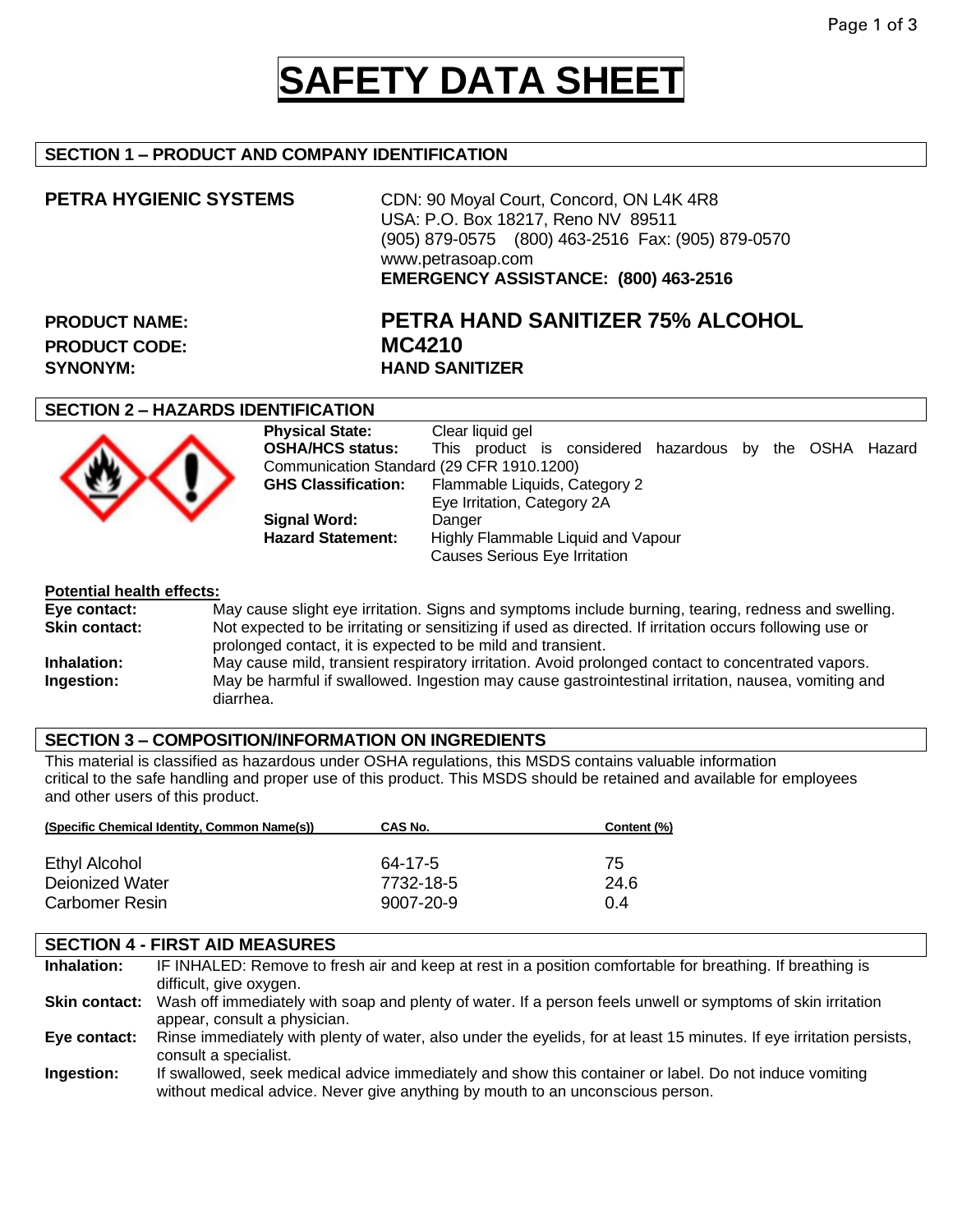### **SECTION 5 - FIRE-FIGHTING MEASURES**

| <b>Flash Point &amp; Method:</b>        | 72 °F (22°C); CC ASTM D93                                                                                                 |
|-----------------------------------------|---------------------------------------------------------------------------------------------------------------------------|
| <b>Autoignition temperature:</b>        | $363^{\circ}$ C                                                                                                           |
|                                         | Unusual Fire and Explosion Hazards: Flammable Liquid. Explosive mixtures may form with air if large quantities of product |
|                                         | are released in unventilated areas. May emit toxic fumes under fire conditions.                                           |
| <b>Reactivity Hazard:</b>               | None known                                                                                                                |
| Suitable extinguishing media:           | Use water spray, alcohol-resistant foam, dry chemical or carbon dioxide                                                   |
| <b>Hazardous combustion products:</b>   | Carbon monoxide, Carbon dioxide (CO2).                                                                                    |
| <b>Special Fire Fighting Procedure:</b> | Flammable material. Firefighters should wear NIOSH/MSHA approved self-                                                    |
|                                         | contained breathing apparatus and full protective clothing                                                                |

| <b>6. ACCIDENTAL RELEASE MEASURES</b> |                                                                                                   |
|---------------------------------------|---------------------------------------------------------------------------------------------------|
| <b>Personal precautions:</b>          | Evacuate personnel to safe areas. Ventilate area and eliminate all ignition sources. Keep         |
|                                       | people away from and upwind of spill/leak. Use personal protective equipment.                     |
| <b>Environmental precautions:</b>     | Prevent further leakage or spillage if safe to do so. Do not flush into surface water or sanitary |
|                                       | sewer system.                                                                                     |
| Clean-up methods:                     | Soak up with inert absorbent material (e.g. sand, silica gel, acid binder, universal              |
|                                       | binder, sawdust). Sweep up and shovel into suitable containers for disposal. Prevent              |
|                                       | product from entering drains. Clean spill area thoroughly. Local authorities should be            |
|                                       | advised if significant spillages cannot be contained.                                             |
| 7. HANDLING AND STORAGE               |                                                                                                   |
| Handling:                             | Avoid heat, sparks, flame or smoking during use. Use only in ventilated areas. Avoid spraying     |
|                                       | toward open flame. Avoid excessive contact with skin, eyes and clothing. Avoid breathing          |
|                                       | mists, dusts or vapors. Wash hands thoroughly after handling.                                     |
| Storage:                              | Keep containers tightly closed in a cool, well-ventilated place. Keep product and empty           |
|                                       | containers away from heat and sources of ignition. Store in accordance with local                 |
|                                       | requirements for Class 1B Flammable Liquids.                                                      |
| <b>Additional Storage:</b>            | Not required under normal use                                                                     |
|                                       | 8. EXPOSURE CONTROLS / PERSONAL PROTECTION                                                        |
| <b>Engineering measures:</b>          | This is a personal care or cosmetic product that is safe for consumers and other users under      |
|                                       | normal and reasonably foreseeable use. Use adequate local exhaust ventilation if airborne         |
|                                       | dusts, mists, or vapors will be generated. Use NIOSH/MSHA approved respirator whenever            |
|                                       | exposure limits exceeded.                                                                         |
| <b>Personal Protective Equipment</b>  |                                                                                                   |
| Eye protection:                       | Not Required under normal use                                                                     |
| Skin and body protection:             | Not Required under normal use                                                                     |
| <b>Respiratory protection:</b>        | Not Required under normal use                                                                     |
| Hand protection:                      | Not Required under normal use                                                                     |
| <b>Hygiene measures:</b>              | Handle in accordance with good industrial hygiene and safety practice.                            |
| <b>Exposure controls TLV/PEL:</b>     | N/A                                                                                               |

### **9. PHYSICAL AND CHEMICAL PROPERTIES**

| Appearance:                                               | Liquid gel                          |
|-----------------------------------------------------------|-------------------------------------|
| Color:                                                    | Clear                               |
| Odor:                                                     | Characteristic Odor                 |
| pH:                                                       | 6                                   |
| <b>Physical state:</b>                                    | Liquid                              |
| <b>Boiling point/range:</b>                               | $>212^{\circ}$ F / $>100^{\circ}$ C |
| <b>Melting point/range:</b>                               | No data available                   |
| <b>Flash Point &amp; Method:</b>                          | 72°F (22°C) CC ASTM D93             |
| <b>Evaporation Rate:</b>                                  | No data available                   |
| <b>Flammability:</b>                                      | Highly Flammable Liquid and Vapor   |
| Upper Flammability or Explosive Limits: 3.3% - Ethanol    |                                     |
| Lower Flammability or Explosive Limits: 15% - Ethanol     |                                     |
| Vapor Pressure:                                           | No data available                   |
| <b>Vapor Density:</b>                                     | No data available                   |
| <b>Relative Density:</b>                                  | $0.86 - 0.88$ (Water = 1)           |
| Solubility(ies):                                          | Soluble in Water                    |
| Partition Coefficient: n-octanol/water: No data available |                                     |